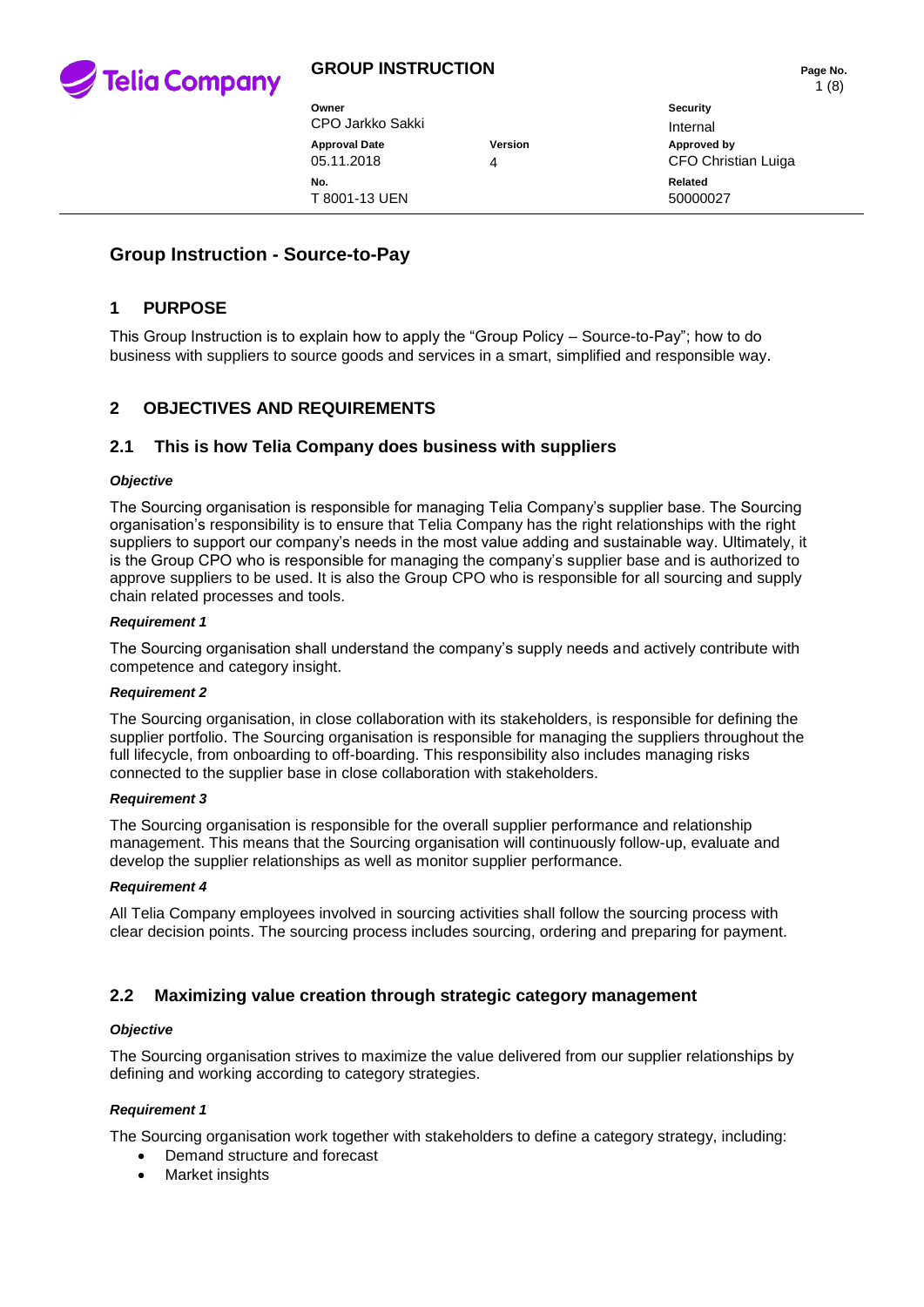

| Owner<br>CPO Jarkko Sakki          |                     | Security<br>Internal               |
|------------------------------------|---------------------|------------------------------------|
| <b>Approval Date</b><br>05.11.2018 | <b>Version</b><br>4 | Approved by<br>CFO Christian Luiga |
| No.<br>T 8001-13 UEN               |                     | Related<br>50000027                |

- Cost structures
- Value drivers
- Supplier profile and strategy

### *Requirement 2*

The Group CPO, or delegated person, shall approve all new suppliers that conduct substantial continued business with Telia in accordance with the Category Strategy and supplier segmentation.

## **2.3 Telia Company's supplier base is built on trust, transparency and fairness**

### *Objective*

Telia Company strives to build long-term supplier relationships based on trust, transparency and fairness.

- The company's employees act in line with the Code of Responsible Business Conduct at all times when dealing with our suppliers.
- In order to ensure segregation of duties, no single employee or function has all the decision rights for any agreement or transaction.

#### *Requirement 1*

Employees and consultants involved in sourcing activities shall follow our Code of Responsible Business Conduct.

### *Requirement 2*

The segregation of duties and approval rights shall be reflected throughout the sourcing and purchasing process, including IT systems and delegation rights.

### *Requirement 3*

The Sourcing organisation coordinates due diligence and audits of our suppliers and sub-suppliers to strive for a supplier base that fulfils our requirements.

## **2.4 Supplier base and risk management**

### *Objective*

The Sourcing organisation, with support from stakeholders, manages the company's supplier base and manages supplier related risks.

### *Requirement 1*

For business-critical supply, Telia Company shall avoid single source suppliers to maintain competition and reduce risk.

### **Note:**

Only Group CPO, or a delegated person, can approve single source of business-critical supply.

### *Requirement 2*

The Sourcing organisation shall strive for including several suppliers in the sourcing process to secure competitiveness.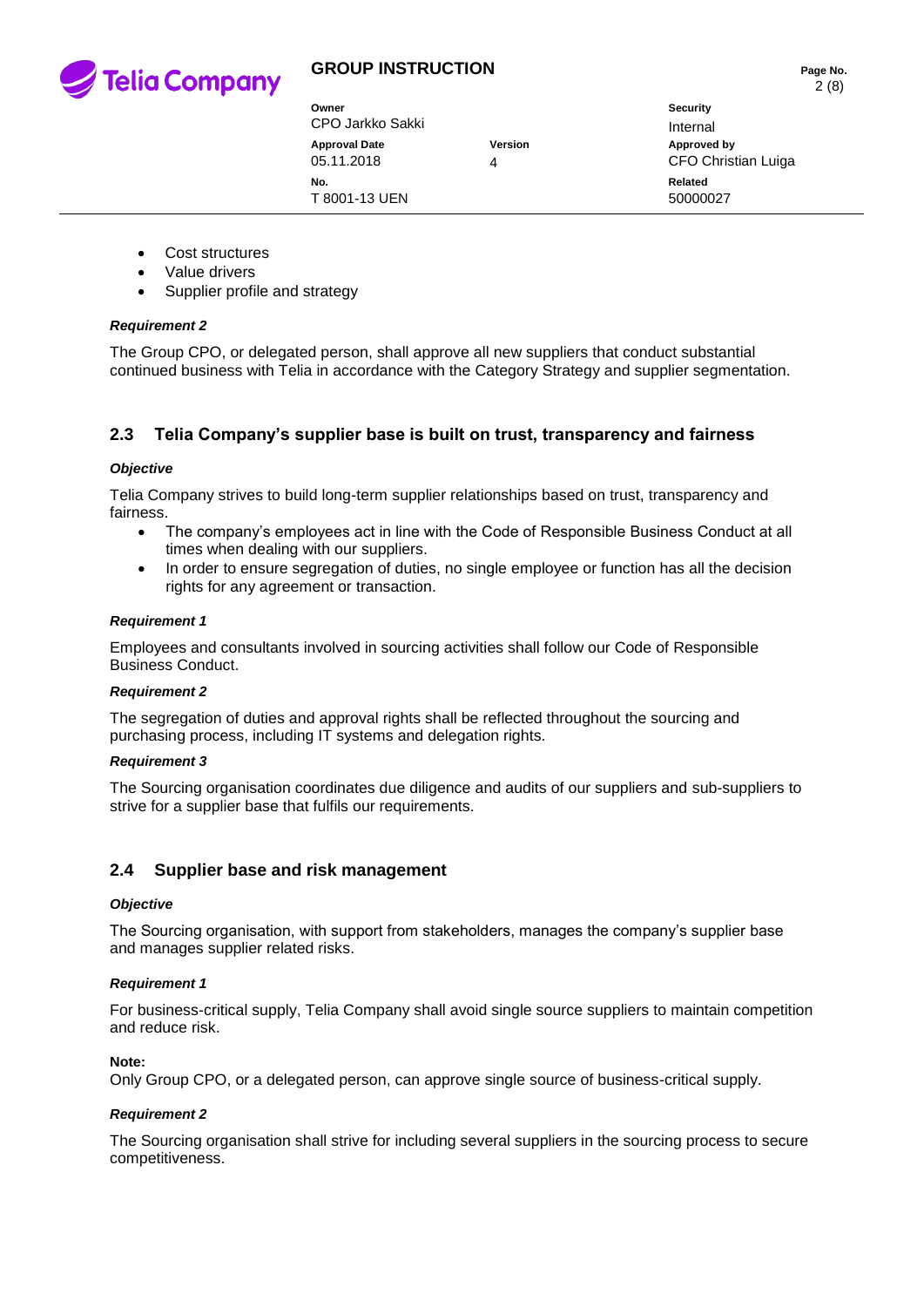

| Owner<br>CPO Jarkko Sakki          |              | Security<br>Internal               |
|------------------------------------|--------------|------------------------------------|
| <b>Approval Date</b><br>05.11.2018 | Version<br>4 | Approved by<br>CFO Christian Luiga |
| No.<br>T 8001-13 UEN               |              | Related<br>50000027                |

#### **Note:**

Only Group CPO, or a delegated person, can approve exceptions from competitive tendering. Justification for all exceptions shall be clearly documented.

#### *Requirement 3*

The Sourcing organization is responsible for evaluating and applying the most appropriate and value creating strategy in every sourcing case and supplier relation, e.g. manage spend, change nature of demand or seek joint advantage with supplier.

## **2.5 Sourcing processes**

The Sourcing organisation secures that there are processes for managing the full supplier lifecycle; including processes for qualifying, selecting, managing and off-boarding suppliers as well as for sourcing, ordering and preparing for payment. Two of the most important mechanisms for securing high quality sourcing is the Supplier Management Board as well as the Sourcing Approval Board.

#### *Objective*

The Sourcing organization secures the quality and maximized sustainable value of supplier relationships through Supplier Management Board and Sourcing Approval Board. Both these forums are governed by the Sourcing management and chaired by Group CPO.

#### *Requirement 1*

All category strategies and new suppliers with substantial continued business with Telia are approved in the Supplier Management Board.

### *Requirement 2*

Sourcing Approval Board shall approve the sourcing approach, final choice of supplier and agreed terms for supplier engagements.

### *Requirement 3*

Sourcing Approval Board shall be the point of escalation for matters during sourcing processes in need of escalation and approval/decision.

#### *Requirement 4*

The Sourcing organisation shall have a process governance structure to ensure that Telia always has relevant processes for all sourcing related activities, including Supplier lifecycle management, supplier risk management, supply chain and Source-to-Pay.

## **2.6 Written agreements to secure delivery, social commitments, compliance and manage risk**

### *Objective*

In Telia Company we have written agreements to define responsibilities and liabilities, help secure social commitments, compliance and manage risk. Telia Company minimum requirements for supplier agreements (available on Telia Company external webpages) are:

- Telia Company General Terms and Conditions
- Security Directives
- Telia Company Group Supplier Code of Conduct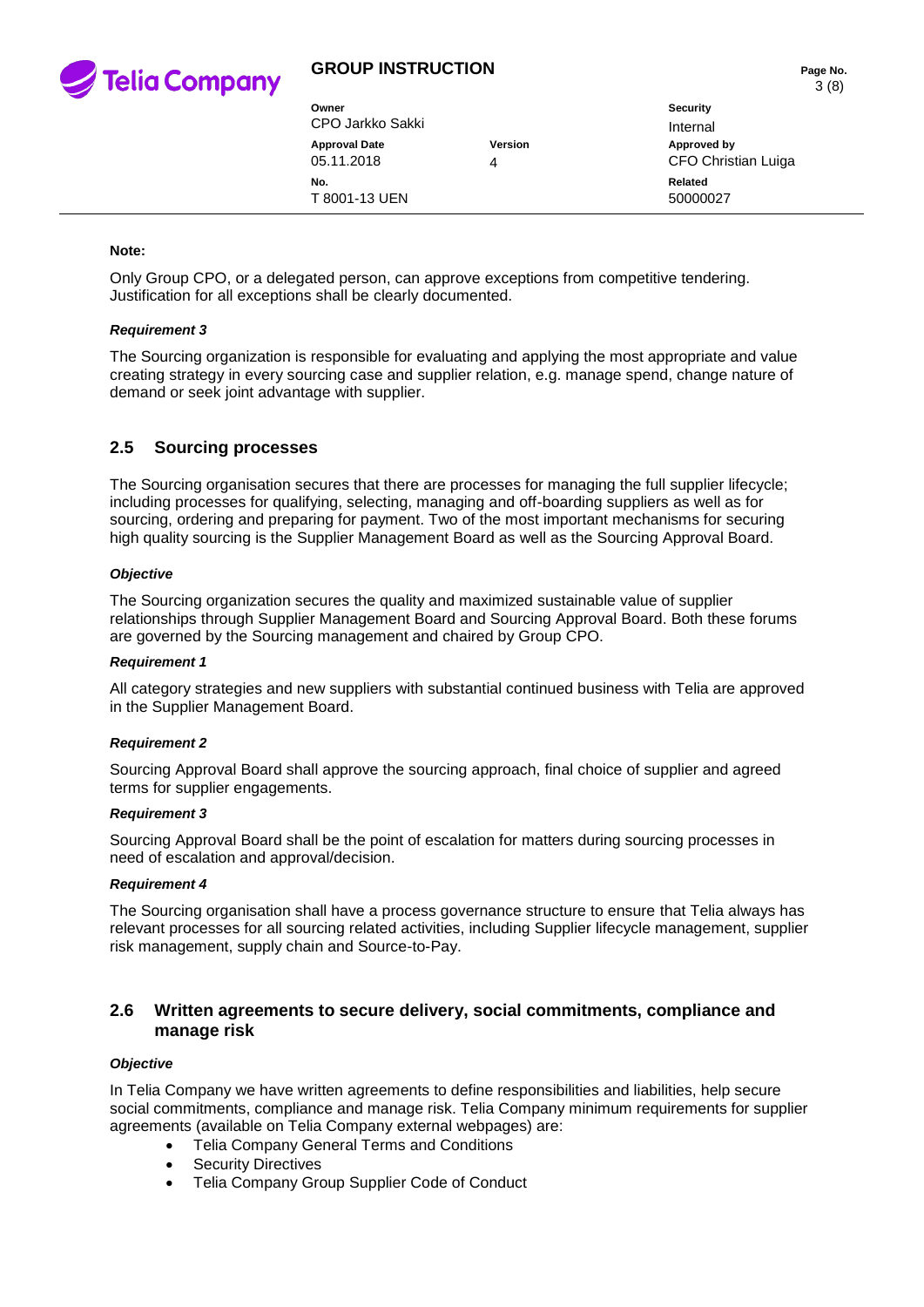

| Owner                              |              | Security                           |
|------------------------------------|--------------|------------------------------------|
| CPO Jarkko Sakki                   |              | Internal                           |
| <b>Approval Date</b><br>05.11.2018 | Version<br>4 | Approved by<br>CFO Christian Luiga |
| No.<br>T 8001-13 UEN               |              | Related<br>50000027                |

- Prohibited Substances The Telia Company Black list
- Substances that are to be avoided The Telia Company Grey list

#### *Requirement 1*

The Legal function shall approve our templates used for supplier agreements.

#### *Requirement 2*

Our suppliers shall fulfil our requirements in the above listed documents.

#### *Requirement 3*

Relevant business function shall approve the specifications and authorize spend of any supplier agreement according to the approval rights.

#### *Requirement 4*

The Sourcing organisation is Telia Company's signing party in supplier agreements, in some cases together with local executives with signatory rights.

## **2.7 Purchase orders secure deliveries and payments**

#### *Objective*

In Telia Company we make purchases using purchase orders based on agreements. Our suppliers deliver based on such purchase orders and invoice us with the purchase order reference, for payment.

#### **Note:**

For a few agreed types of purchases, e.g. rentals, the purchase order obligation is excepted.

#### *Requirement 1*

The stakeholder that has a need to purchase shall, in reasonable time before delivery, create a purchasing request in the approved purchasing tool.

#### *Requirement 2*

The business cost owner(s) shall approve the purchase in the approved tool.

#### *Requirement 3*

The Sourcing organisation shall create a purchase order based on an approved request.

#### **Note:**

The Sourcing organisation is the only function authorized to send purchase orders to suppliers.

#### *Requirement 4*

The requester shall confirm the delivery of the product or service, by doing goods receipt in the approved tool, before any invoice can be paid.

The above objectives and requirements apply to the extent that they do not place Telia Company in violation of domestic laws and regulations.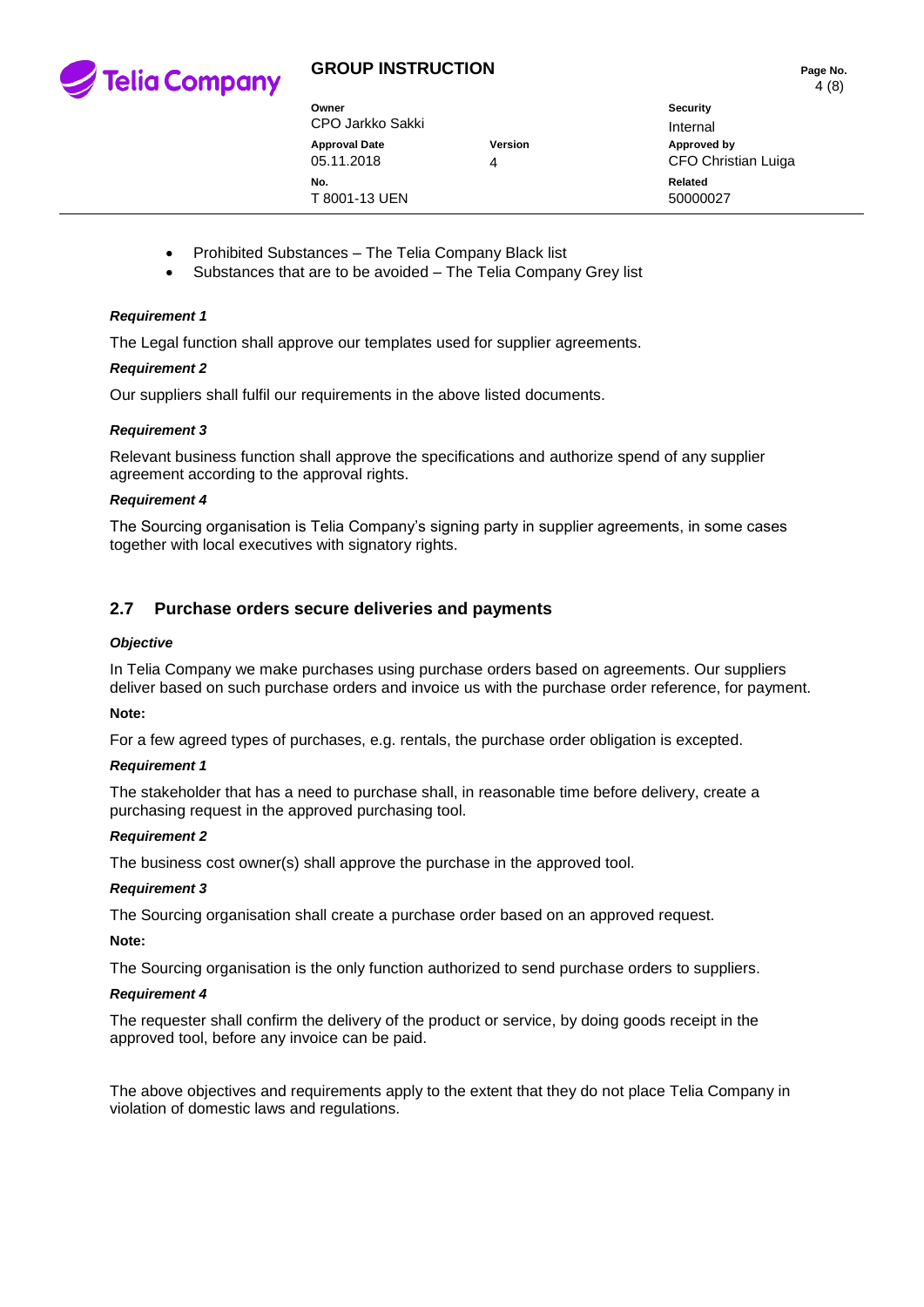

| Owner<br>CPO Jarkko Sakki          |                     | Security<br>Internal                      |
|------------------------------------|---------------------|-------------------------------------------|
| <b>Approval Date</b><br>05.11.2018 | <b>Version</b><br>4 | Approved by<br><b>CFO Christian Luiga</b> |
| No.<br>T 8001-13 UEN               |                     | Related<br>50000027                       |

# **3 ROLES AND RESPONSIBILITIES**

This Group Instruction applies to Telia Company AB and its Subsidiaries<sup>1</sup> and Joint Operations<sup>2</sup> as their own binding instruction to all directors, members of the boards, officers and employees. In addition, Telia Company works towards promoting and adopting this instruction's principles and objectives in other associated companies where Telia Company does not have control but has significant influence.

Each Group Executive reporting to the CEO of Telia Company is responsible for ensuring that this Group Instruction is duly communicated and implemented, and that the employees within his/her area of responsibility are familiar with and follow this Group Instruction.

Each country CEO is responsible for ensuring that all relevant entities within the CEO's geographic location has adopted and implemented this Group Policy

# **4 BREACHES AGAINST THE INSTRUCTION**

Any Telia Company employee who suspects violations of the Code of Responsible Business Conduct or this Group Instruction must speak up and raise the issue primarily to their line manager, and secondly to the Human Resources department, to the Ethics and Compliance Office, or through the Speak-Up Line. The Speak-Up Line is available on Telia Company's internal and external webpages.

Telia Company expressly forbids any form of retaliation. For specific requirements, please see our Group Instruction on Internal Reporting and Non-Retaliation.

Violations against the Group Instruction can lead to disciplinary action, up to and including termination.

# **5 TARGET GROUP**

All Telia Company and its subsidiaries' employees.

## **6 EXEMPTIONS**

-

A Subsidiary-specific corresponding instruction shall be compliant with this Group Instruction while adapting to the concerned business activities, local laws, local circumstances and language. If a deviation or exemption from this Group Instruction is deemed necessary, the Country CEO shall escalate the matter to the Group General Counsel.

## **7 GROUP GOVERNANCE FRAMEWORK**

This Group Instruction is part of the Group Governance Framework, which includes without limitation:

- a) Code of Responsible Business Conduct, Purpose and Values, Strategy, Group Policies, and Instructions for the CEO as approved by the Board of Directors;
- b) Decisions made by the CEO, the Delegation of Obligations and Authority as approved by the CEO, Group Instructions as approved by the CEO or by the responsible Head of Group Function; and

 $1$  All entities over which Telia Company AB has majority control.

<sup>&</sup>lt;sup>2</sup> The joint operations over which Telia Company AB has joint control and management responsibility.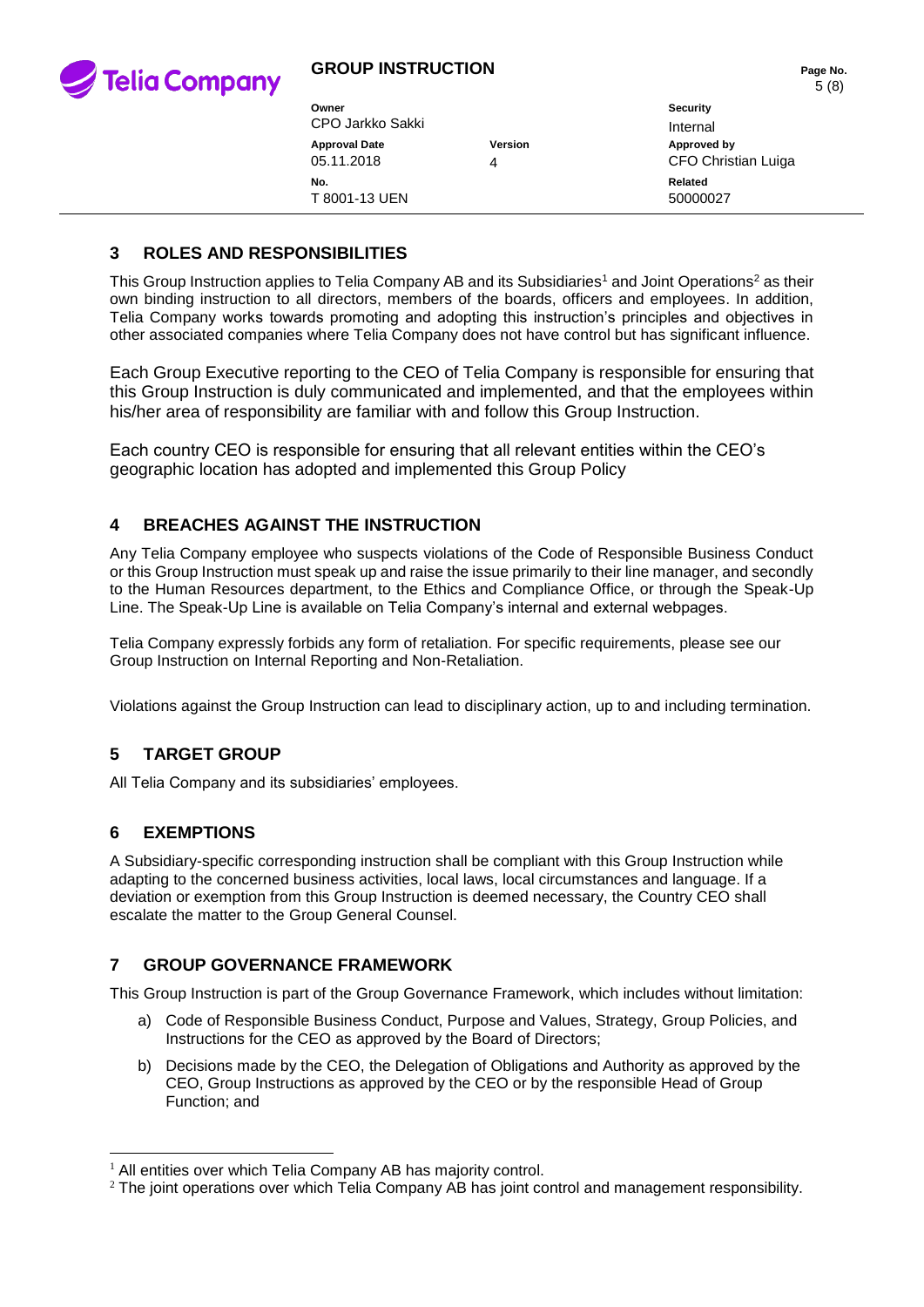

| Owner<br>CPO Jarkko Sakki          |              | Security<br>Internal                      |
|------------------------------------|--------------|-------------------------------------------|
| <b>Approval Date</b><br>05.11.2018 | Version<br>4 | Approved by<br><b>CFO Christian Luiga</b> |
| No.<br>T 8001-13 UEN               |              | Related<br>50000027                       |

c) Guidelines, best practices, process descriptions, templates or working routines developed within area of responsibility of Head of Group Function.

# **8 TERMS AND ABBREVIATIONS**

| <b>Terms and abbreviations</b>                                            | <b>Description</b>                                                                                                                                                                                                                                                          |
|---------------------------------------------------------------------------|-----------------------------------------------------------------------------------------------------------------------------------------------------------------------------------------------------------------------------------------------------------------------------|
| <b>Business</b>                                                           | All employees and consultants outside the<br>Sourcing organisation                                                                                                                                                                                                          |
| <b>Category strategy</b>                                                  | A plan of how to fulfil the long-term demand<br>of a certain type of products or services<br>(category). The plan includes forecasts of<br>demand, supply and cost, as well as a long-<br>term supplier plan.                                                               |
| <b>Group CPO</b>                                                          | <b>Group Chief Procurement Officer</b>                                                                                                                                                                                                                                      |
| <b>Legal function</b>                                                     | Telia Company legal resources within the<br>Sourcing organisation                                                                                                                                                                                                           |
| <b>Supplier Management Board</b>                                          | Approval of category strategies and new<br>suppliers. This forum is governed by the<br>Sourcing management and chaired by Group<br>CPO.                                                                                                                                     |
| <b>Prohibited Substances - The Telia</b><br><b>Company Black list</b>     | In addition to legal bans of certain chemicals<br>and materials, the list of substances which<br>must not be found in products and services to<br>Telia Company, nor must they be found in<br>contracting or the manufacturing processes of<br>these products and services. |
| <b>Security Directives</b>                                                | Describe the security requirements applicable<br>to Suppliers and other identified business<br>partners to the Telia Company group.<br>Additional security requirements may apply in<br>particular cases if agreed by involved parties.                                     |
| <b>Source / Sourcing</b>                                                  | All activities in defining and meeting goods<br>and services needs                                                                                                                                                                                                          |
| <b>Sourcing Approval Board</b>                                            | The Sourcing Approval Board gives the<br>formal approval of sourcing approach, final<br>choice of supplier and agreed terms for<br>supplier engagements. The Sourcing<br>Approval Board is chaired by Group CPO.                                                            |
| <b>Sourcing organisation</b>                                              | Telia Company's Sourcing and Supply chain<br>organisations in all countries.                                                                                                                                                                                                |
| <b>Stakeholder</b>                                                        | A person or unit that has interest or concern.                                                                                                                                                                                                                              |
| Substances that are to be avoided - The<br><b>Telia Company Grey list</b> | List of substances under evaluation and<br>should be avoided in all products and<br>services, neither included in contracting nor                                                                                                                                           |